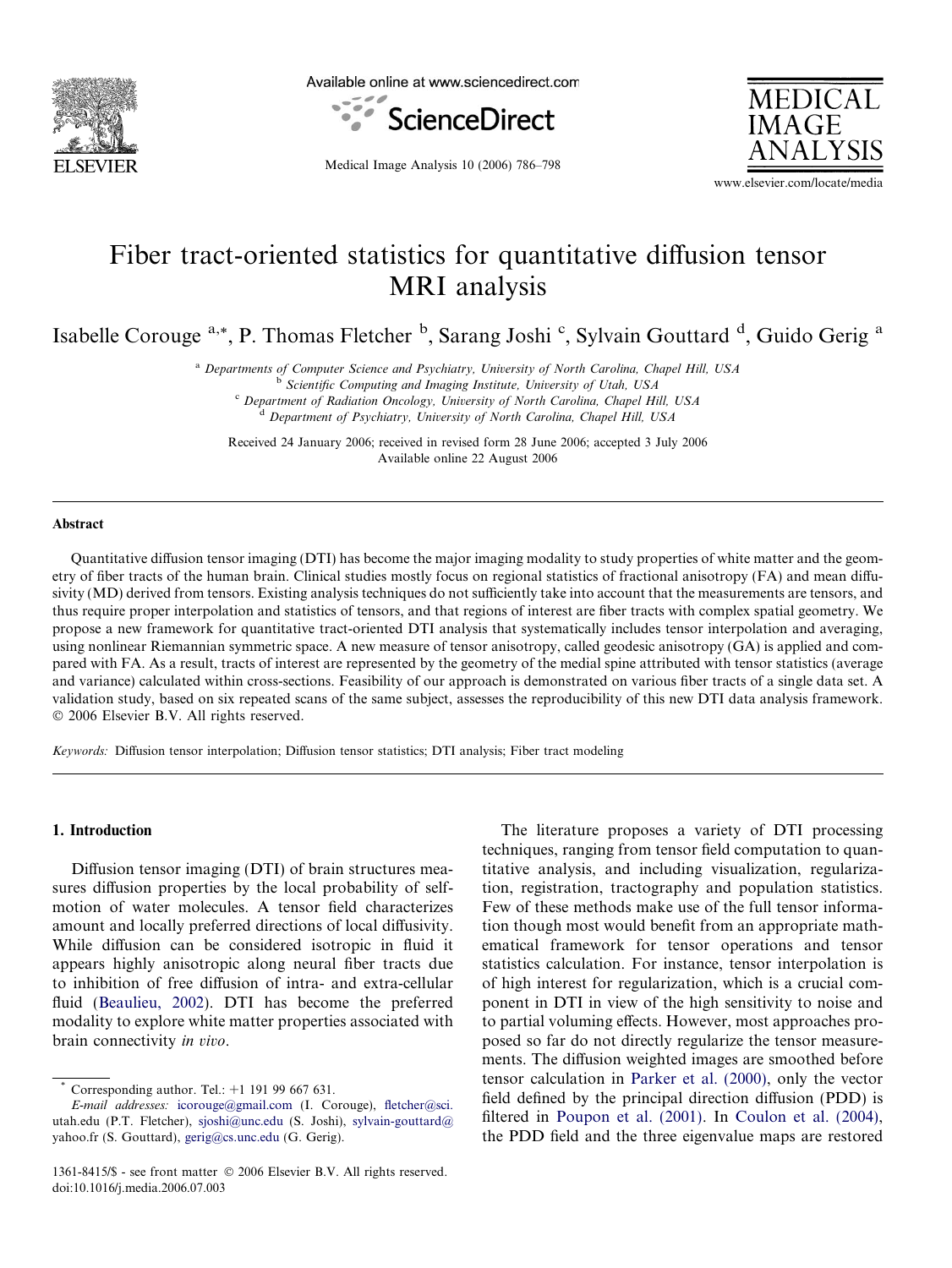<span id="page-1-0"></span>in a decoupled manner. Registration and spatial normalization [\(Alexander et al., 2001; Jones et al., 2002](#page-11-0)) are another typical examples, where tensor interpolation is required. Moreover, tensor statistics calculation also becomes necessary for statistical DTI analysis in population studies. So far, analysis schemes have mostly focused on measuring properties in regions of interest and to a lesser extent along fiber bundles ([Ding et al., 2003; Fillard](#page-12-0) [et al., 2003; Corouge et al., 2004; Jones et al., 2006](#page-12-0)) and they have not made use of the full tensor information. Consequently, clinical studies have mostly been limited to statistics of fractional anisotropy or mean diffusivity maps on a voxel-by-voxel basis [\(Lim and Helpern, 2002](#page-12-0)).

In this paper, we design a new framework for quantitative DTI data analysis. First, we use the full tensor information and include tensor interpolation and tensor averaging. We choose the affine-invariant Riemannian metric to define tensor operations and tensor statistics out of the various tensor metrics proposed in the literature. Second, as opposed to voxel-based analysis, we propose an object-oriented approach in which the fiber tracts act as coordinate systems for quantitative DTI analysis. Such a structural approach is superior for data representation of DTI if it is to be used for analysis of functional properties of anatomical structures, in this case white matter fiber tracts. Our concept provides a complete representation of each individual bundle, describing both geometry and diffusion properties. The representation includes model of the geometry of individual bundles and statistics of diffusion tensors to be associated with the geometric model. The tract geometry is modeled by estimation of a prototype shape and characterization of shape variability. Tensor information is integrated across cross-sections and represented along bundles. Each location along the template curve is attributed with a template tensor (an average tensor), from which we derive diffusion properties.

The next section motivates our choice for the affine invariant Riemannian metric and summarizes the key principles of the Riemannian framework, which has been fully described elsewhere, for tensor operations and tensors statistics. It also presents a new measure of tensor anisotropy consistent with the chosen tensor metric. Section [3](#page-3-0) describes the geometric modeling of fiber tracts and explains how such a theoretical framework is used to attribute the mean geometric model with diffusion tensor statistics. Section [4](#page-5-0) illustrates our methodology on a single data set before presenting a validation study.

# 2. Theoretical framework

## 2.1. Motivation

We denote the space of all diffusion tensors, i.e., the space of all  $3 \times 3$  symmetric, positive-definite matrices, as PD(3). Averaging and interpolation of diffusion tensors can be formulated as a least-squares minimization problem in this space. This definition depends on the choice of metric, or distance, on the space PD(3). Various metrics have been proposed to measure the distance between two tensors. Some of them are based on scalar features extracted from the diffusion tensor, like in [Guimond et al. \(2002\),](#page-12-0) where DTI data registration is driven by eigenvalues maps. Such approaches unfortunately ignore the directional information contained in the tensor. Out of several similarity measures based on the full diffusion tensor, the tensor Euclidean distance, or Frobenius norm, is empirically shown to perform the best for matching diffusion tensor images [\(Alexander et al., 1999](#page-11-0)). It compares with the tensor metric proposed by [Zhang et al. \(2004, 2005\)](#page-12-0), which is derived from diffusion profiles and expressed as a weighted sum of the Euclidean distance and the trace distance (absolute value of the difference of the tensors' traces). The Frobenius norm is used in [Jones et al. \(2002\)](#page-12-0) to compute statistics of a distribution of tensors. The average tensor is defined as the Fréchet mean of a set of tensors and coincides with the linear averaging of the tensors coefficients under the chosen metric. Linear averaging is also applied in [Westin et al. \(2002\)](#page-12-0) for Gaussian filtering of a tensor field.

However, tensors with the standard addition and scalar multiplication, i.e., as defined on square matrices, do not form a vector space. For example, the negation of a positive-definite matrix is not positive-definite. Accordingly, standard linear operations and statistics are not appropriate: they do not preserve the natural properties of the tensors. The determinant, respectively, the positivedefiniteness, of the diffusion tensors is not preserved by linear first, respectively second, order statistics. In particular, linear averages suffer from a ''swelling'' effect, where diffusion tensors with the same determinant will have an average with a larger determinant. This can be thought of as introducing diffusion when averaging, which is not physically acceptable. Linear interpolation of diffusion tensors suffers from this same effect. Lately, several groups have overcome these shortcomings by describing the space of diffusion tensors, PD(3), as a curved manifold, or more specifically, a Riemannian symmetric space and by deriving on this space a more natural metric for tensor operations: the affineinvariant Riemannian metric [\(Fletcher and Joshi, 2004;](#page-12-0) [Batchelor et al., 2005; Pennec et al., 2006\)](#page-12-0). Another family of Riemannian metrics, the Log-Euclidean metrics, has very recently been proposed [\(Arsigny et al., 2005\)](#page-11-0). Being Euclidean in the domain of tensor logarithms, these metrics simplify calculations on tensors and lower the computational cost. Averages of a set of tensors with Log-Euclidean and affine-invariant metrics are theoretically and practically very similar. However, the affine-invariant Riemannian metric is the only one with full affine invariance.

In this paper, we adopt the affine-invariant Riemannian metric as its mathematical properties makes it an appropriate choice for computation of tensor operations and tensor statistics. The symmetric space metric does not suffer from the swelling effect of the linear metric, that is, diffusion tensors with the same determinant will have an average with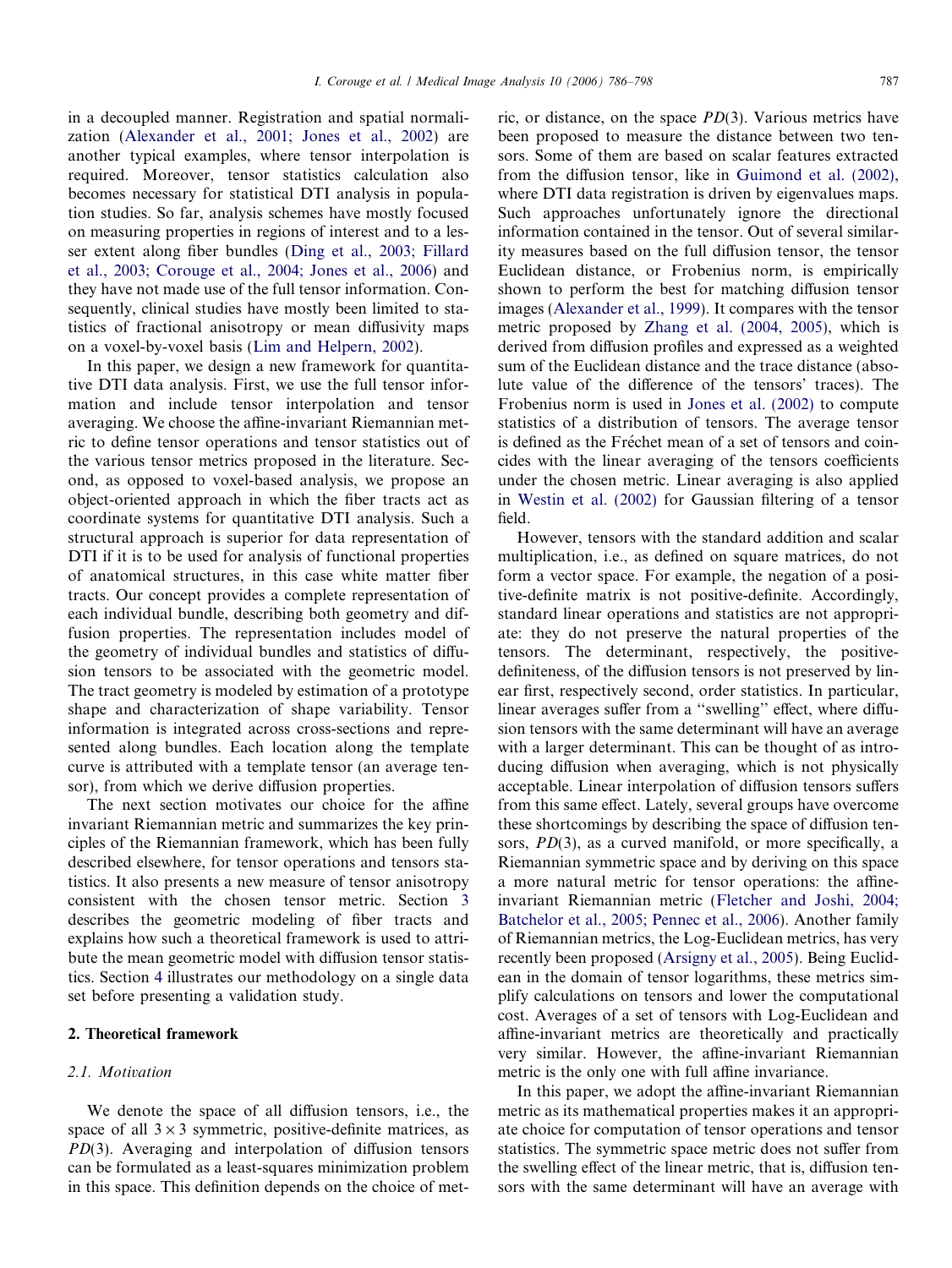<span id="page-2-0"></span>the same determinant. Synthetic examples of weighted averages of tensors are provided in Fig. 1. We use tensor averaging and interpolation methods, first presented in [Fletcher and Joshi \(2004\) and Fletcher \(2004\),](#page-12-0) that are based on the notion of geodesic distance within this space.

## 2.2. Statistics and interpolation of diffusion tensors

In Appendix B, we further develop the notion of symmetric space and the computation of geodesic distance on PD(3). We define statistics, average and variance, of a set of diffusion tensors based on the geodesic distance on PD(3). Interpolation of diffusion tensors follows as an extension to weighted averaging.

#### 2.3. Geodesic anisotropy

An important widely used function for characterizing the anisotropy of a tensor is fractional anistropy (FA). Although FA characterizes anisotropy, it is not based on the intrinsic geometry of the space of diffusion tensors. We now describe a new anisotropy measure for diffusion tensors, first defined in [Fletcher \(2004\),](#page-12-0) called geodesic *anisotropy*  $(GA)$  that is based on the geodesic distance in the symmetric space  $PD(3)$ . Geodesic anisotropy is intuitively a measure of how far away a diffusion tensor is from being isotropic. Therefore, a natural measurement of the anisotropy of a diffusion tensor  $p \in PD(3)$  is the geodesic distance between  $p$  and the closest isotropic diffusion tensor. The geodesic anisotropy of  $p$  can be written as:

$$
GA(p) = \left(\sum_{i=1}^{3} (\log(\lambda_i) - \overline{\log \lambda})^2\right)^{\frac{1}{2}},\tag{1}
$$

where  $\lambda_i$  denotes the eigenvalues of p and  $\overline{\log \lambda}$  denotes the average of the logs of the eigenvalues (see Appendix B for mathematical details).

Geodesic anisotropy, like FA, is invariant to uniform scaling of a diffusion tensor. Unlike FA, which is in the range [0,1], the GA is unbounded and can take values in  $[0,\infty]$ . FA and GA represent a different mapping of the eigenvalues. Eq. (1) shows that the geodesic anisotropy is equivalent to the standard deviation of the log of the eigenvalues (times a scale factor). This is similar to how the fractional anisotropy is defined via the standard deviation of the eigenvalues, which are treated as linear entities. The GA is consistent with the thinking of  $PD(3)$  as a symmetric space, where the eigenvalues are treated as multiplicative entities rather than linear ones. A comparison of FA and GA values of the one-parameter family of tensors that have eigenvalues  $\lambda_1 = \exp(t)$ ,  $\lambda_2 = \lambda_3 = \exp(-t)$  is shown in Fig. 2.



Fig. 2. Comparison of FA (solid line) and GA (dashed line) values for the tensors with eigenvalues  $exp(t)$ ,  $exp(-t)$ ,  $exp(-t)$ .



Fig. 1. Synthetic examples of weighted averages of tensors. The white ellipsoids average to the red ellipsoid with the geodesic method (top) and to the blue ellipsoid with the linear method (bottom). Left: weights = {0.5, 0.5}. Right: weights = {0.75, 0.25}. It can be observed that the linear method does not preserve the determinant. (For interpretation of the references to color in this figure legend, the reader is referred to the web version of this article.)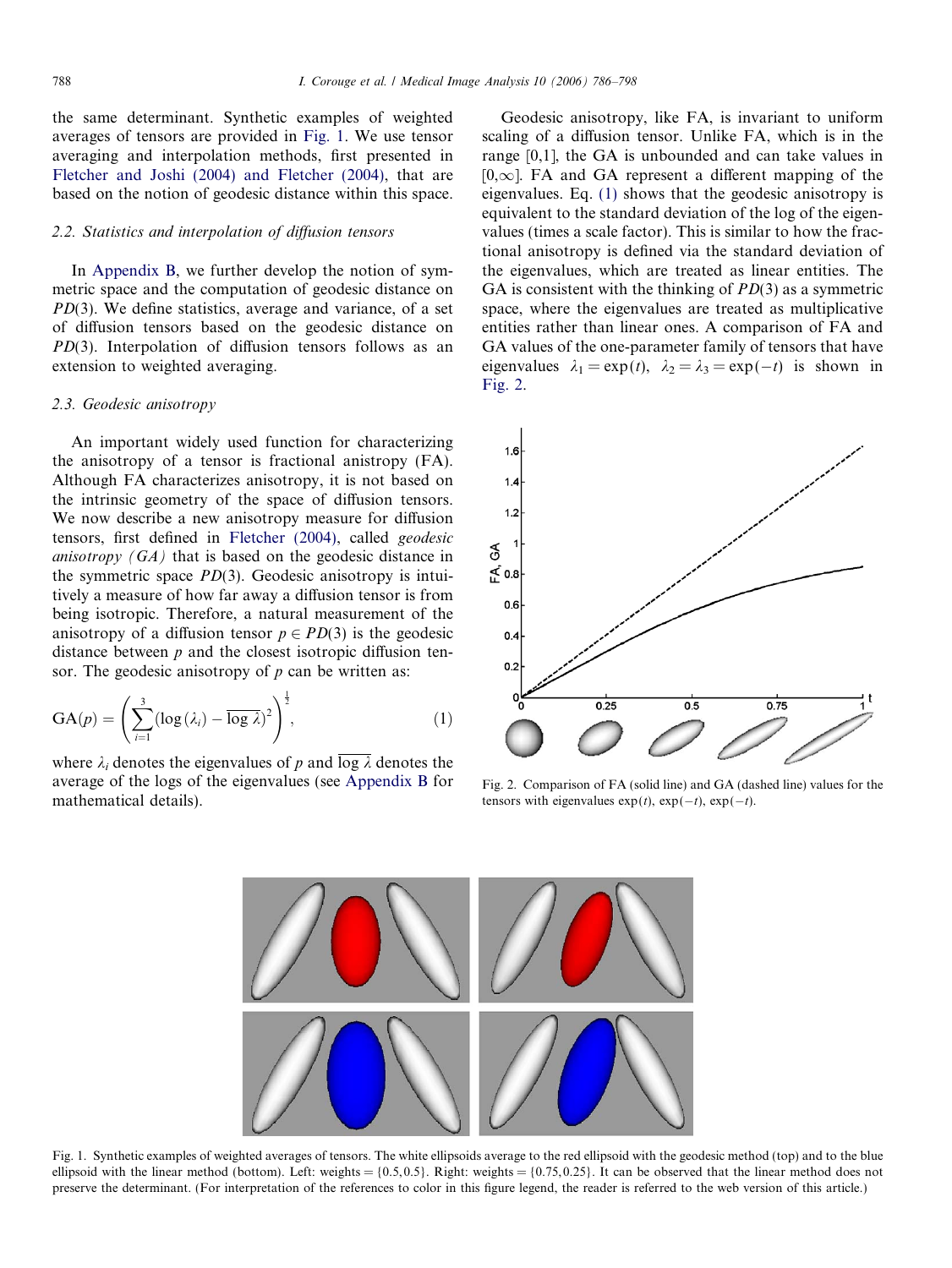# <span id="page-3-0"></span>3. Analysis methodology

Interpolation and averaging of tensors is applied for quantitative fiber tract-oriented analysis of DTI. The geometry of an individual fiber tract is modeled, basically with what is commonly called a point distribution model (PDM) [\(Cootes et al., 1995\)](#page-11-0). Diffusion tensor statistics are computed across fiber tract sections and are associated with the mean geometric model, resulting in a compact description of diffusion properties along the fiber tract. An overview of our framework is illustrated in Fig. 3.

# 3.1. Preprocessing: tensor field computation and fiber extraction

The tensor field, defined by a  $3 \times 3$  symmetric definitepositive matrices in each voxel, is computed from DTI data by solving the Stejskal–Tanner's diffusion equation system as described in [Westin et al. \(2002\)](#page-12-0). A tractography algorithm [\(Fillard and Gerig, 2003\)](#page-12-0) extracts streamlines following the principal diffusion tensor directions between source and target regions of interest. The tracking is performed under local continuity constraints [\(Xu](#page-12-0) [et al., 2002](#page-12-0)), backwards, and provides sub-voxel precision. Our latest version of the tractography tool includes tensor interpolation as described in Section [2](#page-1-0). Except at branching or crossing points, the extracted 3D curves are assumed to represent the most likely pathways through the tensor field. Note that the term ''fibers'' is used for streamlines in the vector field which do not represent real anatomical fibers. Since the robustness of fiber tracking remains limited at junctions and in noisy low-contrast regions, the extracted fiber set contains outlier curves. We developed an iterative algorithm to reject outliers and to cluster curves to fiber bundles based on pairwise distance metrics measuring position and shape similarity of pairs of fibers [\(Corouge et al., 2004](#page-11-0)).

### 3.2. Geometric modeling

An individual fiber tract, described by a set of streamlines, acts as a training set from which we estimate a template shape, the mean shape, and statistical deviations by learning its inherent shape variability. Representation and matching of the training set relies on the definition of common end points and on a data reparametrization from which we establish correspondences. Pose parameters are then estimated by a Procrustes analysis [\(Goodall, 1991\)](#page-12-0). A principal component analysis is subsequently applied to characterize statistical shape variation.

## 3.2.1. Parameterization and correspondences

First, for each fiber tract under analysis, we specify common start and end points, which can be reliably identified across subjects. The start and end points are defined as the intersection of the fiber tract with a plane. Most often, the orientation of the plane is chosen orthogonal to the fiber tract direction. Its position is determined either by anatomical information or by a geometric criterion, like the location where fibers start dispersing towards various cortical regions. Note that multiple cutting planes with different orientations can be used for a given fiber tract. Second, fibers represented as polylines are reparametrized by cubic B-spline curves. This choice is well adapted to model a wide range of curves. It provides each fiber with a continuous representation and ensures a regular sampling along each fiber as well as a consistent sampling for all fibers in the tract. We slightly oversample the observations in order to prevent any loss of shape information but also to avoid any undesirable increase of dimensionality. Finally, points with the same arc length along the fiber tract are defined as homologous.



Fig. 3. Overview of the DTI analysis framework.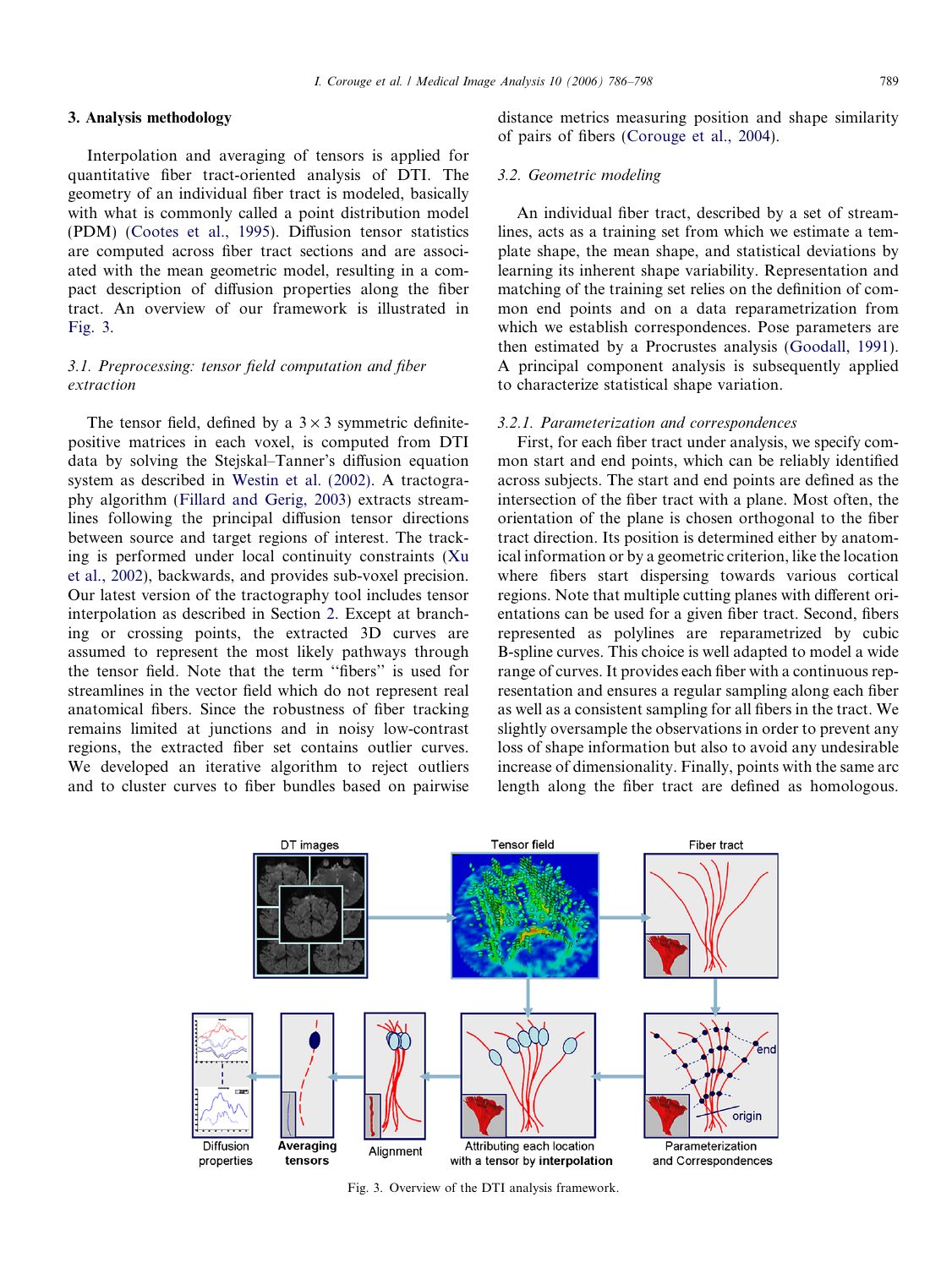<span id="page-4-0"></span>Given this correspondence, the alignment of all curves in the training set is achieved by Procrustes analysis.

## 3.2.2. Pose parameter estimation: Procrustes analysis

Let  $\mathscr{F} = {\mathbf{F}_n, 1 \leq n \leq N, \mathbf{F}_n \in \mathcal{M}_{k,m}}$  be a set of N fibers, each defined by a set of  $k$  corresponding points in  $m = 3$  dimensions, and represented by a  $k \times m$  matrix. For  $N = 2$ , an ordinary Procrustes analysis (OPA) gives the optimal similarity transformation parameters in a least squares sense by minimizing

$$
d_{\text{OPA}}^2(\mathbf{F}_1, \mathbf{F}_2) = ||\mathbf{F}_2 - (s\mathbf{F}_1\mathbf{R} + \mathbf{1}_k\mathbf{t}')||^2, \tag{2}
$$

where  $s \in \mathbb{R}^{+*}$  is a scaling parameter,  $\mathbf{R} \in SO(m)$  is a rotation, **t** is a  $m \times 1$  translation vector and  $\mathbf{1}_k$  is a  $k \times 1$ vector of ones. Minimization of (2) over the similarity group has an algebraic solution when shapes are centered, i.e.,  $\mathbf{1}_k' \mathbf{F} = 0$ , and normalized to unit size, i.e.,  $||\mathbf{F}|| =$ <br> $\frac{1}{2} \left( \frac{\mathbf{F}}{\mathbf{F}} \mathbf{F} \right) - \frac{1}{2} \left( \frac{\mathbf{F}}{\mathbf{F}} \mathbf{F} \right) - \frac{1}{2} \left( \frac{\mathbf{F}}{\mathbf{F}} \mathbf{F} \right) - \frac{1}{2} \left( \frac{\mathbf{F}}{\mathbf{F}} \mathbf{F} \right)$  $\sqrt{\text{trace}(\mathbf{F}'\mathbf{F})} = 1 : \mathbf{t} = 0, \ \mathbf{R} = \mathbf{U}\mathbf{V}', \ s = \text{trace}(\mathbf{D}), \ \text{where}$  $\mathbf{V} \mathbf{D} \mathbf{U}' = \mathbf{F}'_2 \mathbf{F}_1$  is the singular value decomposition of  $\mathbf{F}_2^t \mathbf{F}_1$ . In the actual case, where  $N > 2$ , a generalized Procrustes analysis (GPA) estimates the similarity transformation parameters which minimize the sum of squared norms of pairwise differences

$$
d_{\text{GPA}}^2(\mathbf{F}_1, \dots, \mathbf{F}_N)
$$
  
=  $\frac{1}{N} \sum_{n=1}^N \sum_{p=n+1}^N \left\| \left( s_n \mathbf{F}_n \mathbf{R}_n + \mathbf{1}_k \mathbf{t}_n' \right) - \left( s_p \mathbf{F}_p \mathbf{R}_p + \mathbf{1}_k \mathbf{t}_p' \right) \right\|^2$ . (3)

The optimization is performed iteratively:

- (1) Translation. Fibers are centered with respect to their center of mass,  $\mathbf{g}_n : \mathbf{F}_n^{\mathbf{c}} = \mathbf{F}_n - \mathbf{g}_n$ .
- (2) Scaling. Centered data are normalized to unit size:<br> $\frac{1}{100}$  $\mathbf{F}_n^{\mathbf{cs}} = \mathbf{F}_n^{\mathbf{c}} / ||\mathbf{F}_n^{\mathbf{c}}||.$
- (3) *Rotation*. Let  $\mathbf{F}_n^{\text{old}} = \mathbf{F}_n^{\text{ss}}$ . The *N* shapes are rotated in turn. For each  $n, 1 \leq n \leq N$ :

(a)  $\overline{F}_n = \frac{1}{N-1} \sum_{p \neq n} \mathbf{F}_p^{\text{old}},$ 

$$
\text{(b)} \quad s_n = 1, \quad \mathbf{t}_n = 0, \quad \mathbf{R}_n = \text{arg min}_{\mathbf{R}} d_{\text{OPA}}^2 \left( \mathbf{F}_n^{\text{old}}, \overline{F}_n \right),
$$

(c)  $\mathbf{F}_n^{\text{new}} = \mathbf{F}_n^{\text{old}} \mathbf{R}_n$  and  $\mathbf{F}_n^{\text{old}} = \mathbf{F}_n^{\text{new}}$ .

Step 3 is iterated until the generalized Procrustes distance  $d_{\text{GPA}}^2(\mathbf{F}_1^{\text{old}}, \dots, \mathbf{F}_N^{\text{old}})$  can not be reduced further. The alignment of the training set is achieved by applying the estimated rotations to the centered but non unit-scaled initial shapes  $\mathbf{F}_n^c$ , resulting in the set of aligned fibers  $\mathscr{F}^{\mathscr{A}} = {\mathbf{F}_n^{\mathscr{A}}, 1 \leq n \leq N}$ . Indeed, the scaling is needed to optimally estimate the rotation but a size normalization is not desirable since the training fibers belong to the same individual fiber tract.

In summary, let  $\mathcal T$  be the set of Procrustes estimated transformations,  $\mathcal{T} = \{(-\mathbf{g}_n, \Gamma_n), 1 \leq n \leq N\}$  with  $\mathbf{g}_n$  the translation vector defined by the center of mass of the *nth* fiber and  $\Gamma_n$  the resulting rotation for fiber  $n: \Gamma_n = \prod_i \mathbf{R}_n^{(i)}$ , with  $\mathbf{R}_n^{(i)}$  the rotation computed in the *i*th step 3 iteration of the GPA. Then,

$$
\mathscr{F}^{\mathscr{A}} = \{ \mathbf{F}_n^{\mathscr{A}} = (\mathbf{F}_n - \mathbf{g}_n) \mathbf{\Gamma}_n, 1 \leqslant n \leqslant N \}.
$$
 (4)

## 3.2.3. Estimation of the mean shape

Given the set of aligned shapes, the mean shape  $\overline{F}$  is estimated by averaging the spatial coordinates at each corresponding location over the tract:

$$
\overline{F} = \frac{1}{N} \sum_{n=1}^{N} \mathbf{F}_n^{\mathscr{A}}.
$$
 (5)

Additionally, statistical shape deviations from this template shape along the tract can be characterized by extracting the principal modes of deformation relative to the mean shape via a principal component analysis.

# 3.3. Attributing the geometric model with diffusion tensor statistics

The estimated mean shape models the geometry of the fiber tract. A complete representation of the tract, describing both geometry and diffusion properties, is obtained by attributing each location along the mean curve with statistics of diffusion tensors calculated over cross-sections.

# 3.3.1. Computing the mean tensor over fiber tract cross-sections at each location of the tract

First, each sample point  $x$  from the set of reparameterized fibers is assigned a tensor  $p$ . Since the tensor field is defined on the discrete voxel grid while  $x$  lies on a continuous curve, a geodesic interpolation (see Section [2.2](#page-2-0) and Appendix B) is required to compute the tensor  $p$  at the location  $x$ . The tensor  $p$  is given by the weighted average of the eight voxel tensor values in the nearest  $2 \times 2 \times 2$ neighborhood of x, the weights being defined by trilinear interpolation (see Eq.  $(B.3)$ ). Let  $\mathscr P$  be the set of obtained tensors,  $\mathcal{P} = \{p_{n,i}\}\$  with *n* indexing the set of reparameterized fibers  $\mathcal F$  and i the location along each reparameterized fiber. Then, the tensor set  $P$  is aligned by rotation. Using  $\Gamma_n \in SO(3)$ , the rotation estimated by Procrustes analysis for the reparameterized fiber  $F_n$ , each tensor  $p_{n,i}$  lying on  $\mathbf{F}_n$  is rotated to the tensor  $p'_{n,i}$  by the group action  $\Gamma_n^t: p'_{n,i} = \Gamma_n^t p_{n,i} \Gamma_n, \forall i$ . Last, at each corresponding location *i* along the tract, the mean tensor  $\mu_i$  is computed from the set of aligned tensors,  $\{p'_{n,i}\}\$ , as defined by Eq. [\(B.1\).](#page-11-0) In addition, cross-sectional tensor diffusion variability can be assessed at each location of the average curve by computing the geodesic standard deviation (see Eq. [\(B.2\)\)](#page-11-0).

Just note that, for visualization purposes, each average tensor is translated to its corresponding average location on the average curve. Since diffusion tensors are invariant to translation, this does not affect any diffusion property.

## 3.3.2. Deriving diffusion properties

At each location along the template curve, diffusion properties are derived from the average tensor. We consider the following measures: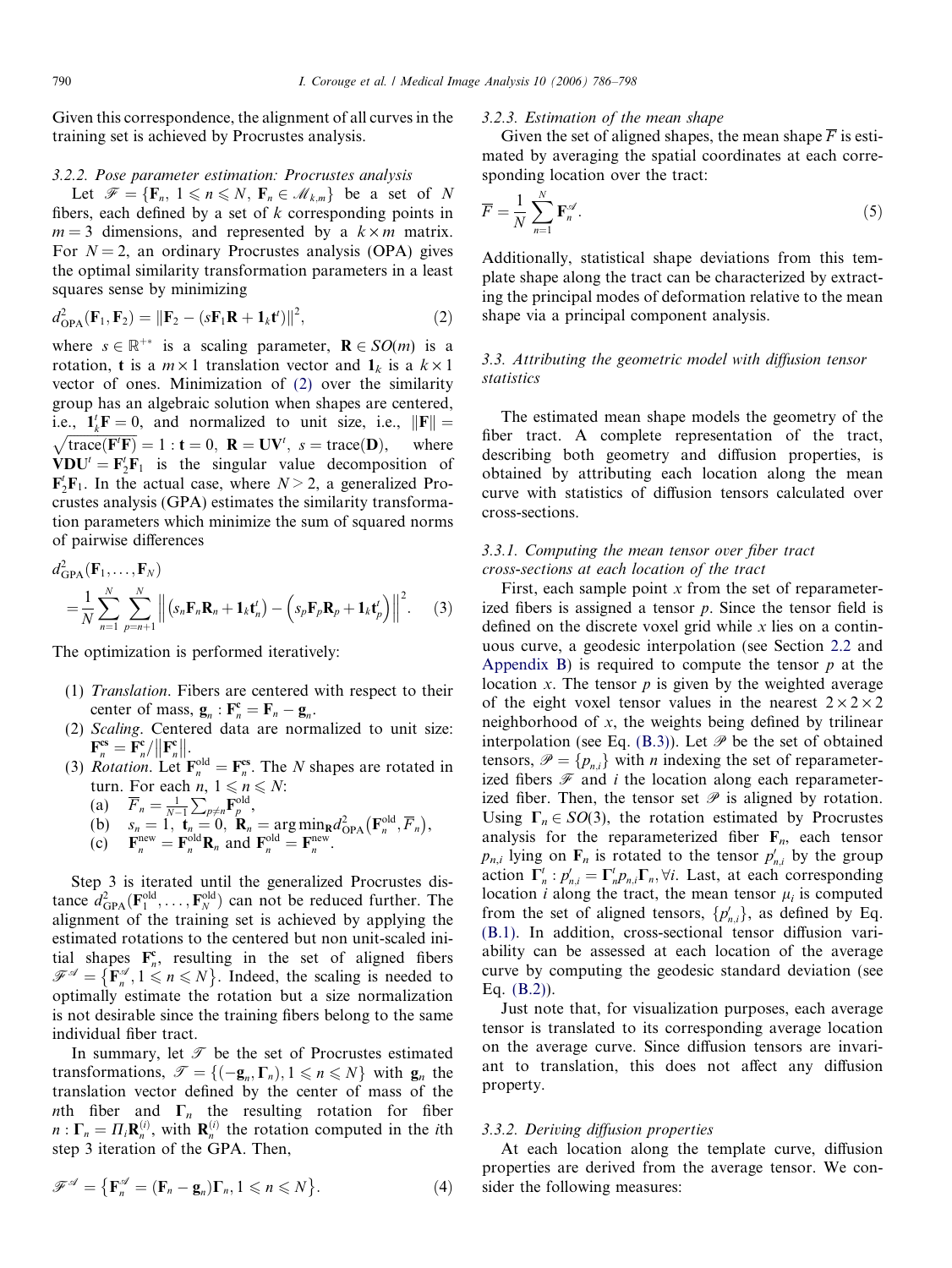- <span id="page-5-0"></span>• the three eigenvalues,  $\lambda_1$ ,  $\lambda_2$  and  $\lambda_3$ , of the average diffusion tensor. They represent the diffusivities along the three principal directions of the tensor.
- $\bullet$  the mean diffusivity (MD), defined by the first moment of the diffusion tensor eigenvalues.
- $\bullet$  the fractional anisotropy (FA). FA is a normalized measure of the shape of the diffusion tensor and defines a distance to isotropy:

$$
FA = \frac{\sqrt{3}}{\sqrt{2}} \frac{\sqrt{\sum_{i=1}^{3} (\lambda_i - \bar{\lambda})^2}}{\sqrt{\sum_{i=1}^{3} \lambda_i^2}}
$$
(6)

 $\bullet$  the geodesic anisotropy (GA), defined in Section [2.3.](#page-2-0)

## 3.4. Towards cross-population studies

So far, the proposed fiber tract modeling applies to an individual bundle. It provides a compact representation of the geometry of a tract and of associated diffusion properties. Ultimately, it aims at being used for inter-subject comparison and statistical analysis. This implies correspondence issues that are currently investigated by arc length parameterization and could include local shape features of curves which have been shown to yield typical patterns along major fiber tracts ([Corouge et al., 2004\)](#page-11-0). Applications of the methodology, particularly for group comparison in clinical studies, would require more advanced statistical techniques, for instance for comparison of probability distributions of tensors and hypothesis testing.

## 4. Experiments and results

We first apply our quantitative DTI analysis to a single data set to demonstrate feasibility; second we proceed to a validation study to assess the reproducibility of our framework.

## 4.1. Experiments on a single data set

# 4.1.1. Data

We selected one case out of a 3 T high resolution  $(2 \times 2 \times 2 \text{ mm}^3)$  DT MRI database of healthy controls and applied tractography. The regions of interest are specified following [Mori et al. \(2002\) and Jellison et al.](#page-12-0) [\(2004\)](#page-12-0) and defined on the FA image using our SNAP tool ([Yushkevich et al., 2006](#page-12-0)). Nine fiber tracts were extracted. They represent:

- Three commissural sub-bundles passing, respectively, through the genu, the splenium and the body of the corpus callosum (BCC);
- Two projection tracts part of the corona radiata, from the internal capsule to superior central cortical areas of the left (LIC) and right hemisphere (RIC);

 Four association bundles: the left and right cingulum (LCG and RCG), and the left and right uncinate fasciculus (LUF and RUF).

The extracted bundles were filtered to remove potential outliers or streamlines impracticable for the subsequent analysis, e.g., clusters composed of very short uncinate fibers hooking around the lateral fissure were discarded.

# 4.1.2. Average of diffusion tensors in cross-sections along tracts

The geometric model and associated diffusion tensor statistics are computed for each of the nine tracts as described in Section [3](#page-3-0). [Fig. 4](#page-6-0) illustrates the application of our methodology on tract BCC. [Fig. 5](#page-6-0) shows the nine extracted bundles after start and end points were placed at locations where the fibers start dispersing towards various cortical areas using cutting planes perpendicular to the bundle directions. [Fig. 6](#page-7-0) shows the mean tensors along the estimated mean shape for each selected fiber tract. For visualization purposes, the mean curve has been translated back to the center of mass of the corresponding bundle in the original coordinate system. To assess the representativity of the estimated mean curve shape, we reconstruct an approximation to the initial fiber tract by applying to the average curve the inverse rigid transformations estimated by Procrustes analysis for each fiber. Given [\(4\)](#page-4-0), the reconstructed fiber tract  $\widetilde{\mathcal{F}}$  is defined by

$$
\widetilde{\mathscr{F}} = \left\{ \widetilde{\mathbf{F}}_n = \overline{F} \mathbf{\Gamma}_n^t + \mathbf{g}_n, \quad 1 \leqslant n \leqslant N \right\},\tag{7}
$$

where  $\overline{F}$  is the estimated mean fiber. Let us define the distance  $d(\mathbf{F}, \tilde{\mathbf{F}})$  between an original and a reconstructed fiber as the mean point to point distance between the two fibers. The mean and standard deviation of  $d(\mathbf{F}, \mathbf{F})$  are presented in [Table 1.](#page-7-0) For all tracts, the error is less than one voxel. [Fig. 7](#page-7-0)a shows the geodesic standard deviation for all mean locations of tract BCC. Description of variability will be important for hypothesis testing in group studies.

## 4.1.3. Diffusion properties along tracts

The diffusion properties computed from the mean tensors are plotted in [Fig. 4](#page-6-0) for tract BCC and in [Fig. 8](#page-8-0) for tract RIC and RUF. [Fig. 8](#page-8-0) top displays FA along the fiber tract for all bundles. The FA plots clearly reflect the pattern shown in the color display. Such visualizations demonstrate that the diffusion properties vary significantly as a function of location along the tract. This might be explained by the coarse sampling of the underlying macroscopic structures, partial voluming and also natural variation of fiber density.

## 4.2. Validation study

#### 4.2.1. Data

One subject is imaged six times using slightly different head position. DTI imaging is done on a 3.0 T whole-body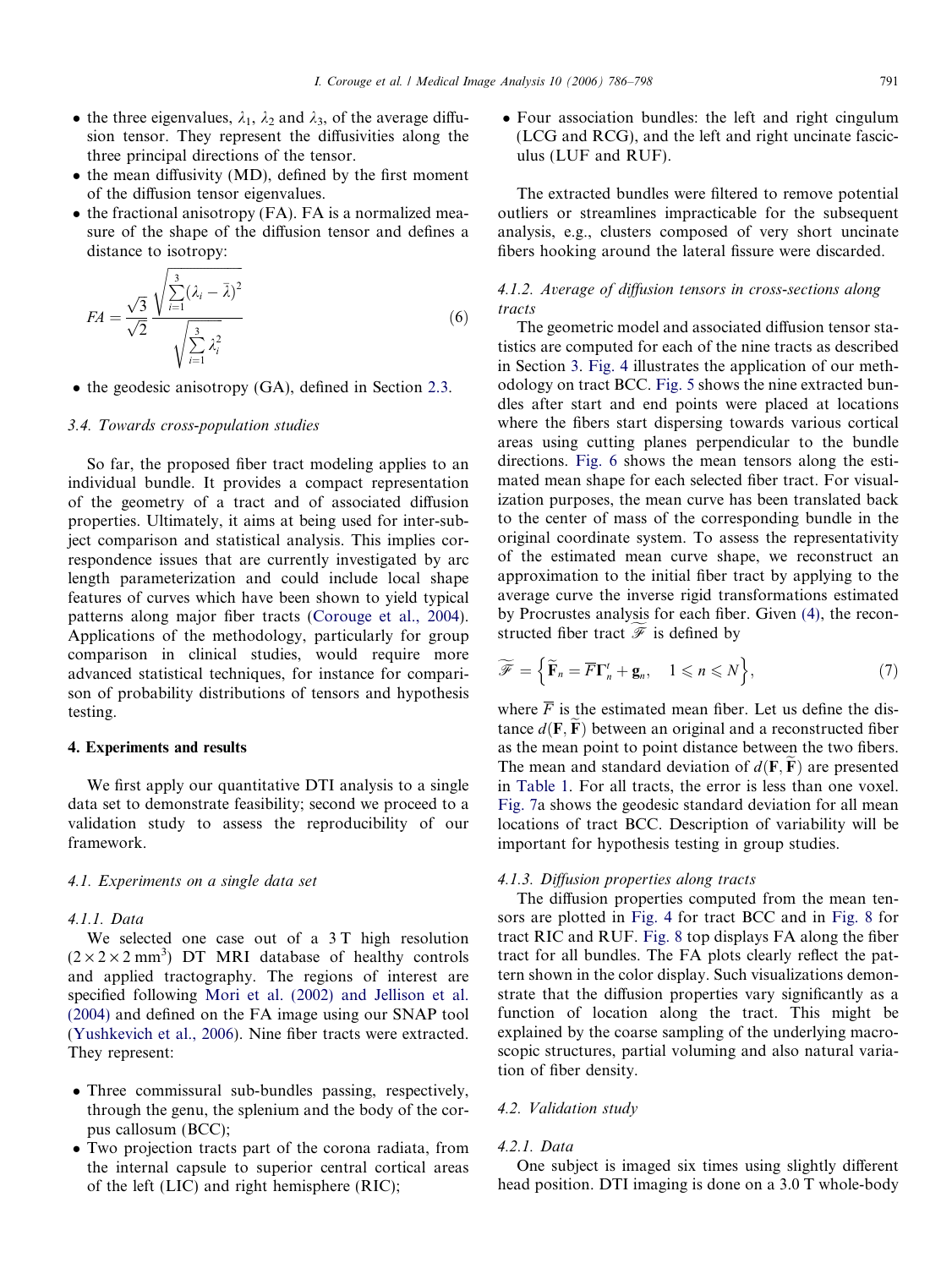<span id="page-6-0"></span>

Fig. 4. Quantitative analysis is applied to tract BCC. (a) DTI data with fiber tract overlaid on a coronal slice of FA image (right-left orientation); (b) Streamlines are reparameterized and associated tensors are computed by interpolation; (c) the fiber tract is aligned by Procrustes analysis; (d) the geometric model is built and tensors statistics are computed along the tract. For visualization purposes, average tensors are displayed along the average curve; (e–g) scalar diffusion properties are derived from the average tensors and are plotted as a function of location along the tract, the start point being set at the superior left side of the brain: (e) MD, (f) FA, (g) eigenvalues:  $\lambda_1$  (solid lines),  $\lambda_2$  (dashed lines) and  $\lambda_3$  (dotted lines).



Fig. 5. Axial, coronal, sagittal and 3D views of the nine extracted fiber tracts on a single dataset. Yellow: tract BCC, red: genu, cyan: splenium, dark yellow and orange: tracts LIC and RIC, dark cyan and green: LUF and RUF, dark blue and blue: LCG and RCG.

MRI system (Trio, Siemens Medical Systems, Malvern, PA, USA) using the 8-channel head coil. Diffusion tensor axial images included six diffusion directions with a b value of 1000 s/mm<sup>2</sup>, plus an acquisition, where  $b = 0$  s/mm<sup>2</sup>, using the parameters of 25.6 cm FOV; 2 mm slice, 0 gap; Tr = 10000, Te = 80; 1345 Hz/pixel bandwidth;  $128 \times 128$ matrix.

## 4.2.2. Evaluation framework

An average DTI is computed from all six scans after alignment. One scan is arbitrarily chosen as a target. For each of the five other scans, a rigid transformation (i.e., translation and rotation) towards this target is estimated from the baseline images using the RView software ([Rue](#page-12-0)[ckert, 2002\)](#page-12-0). The maximal translation and rotation were,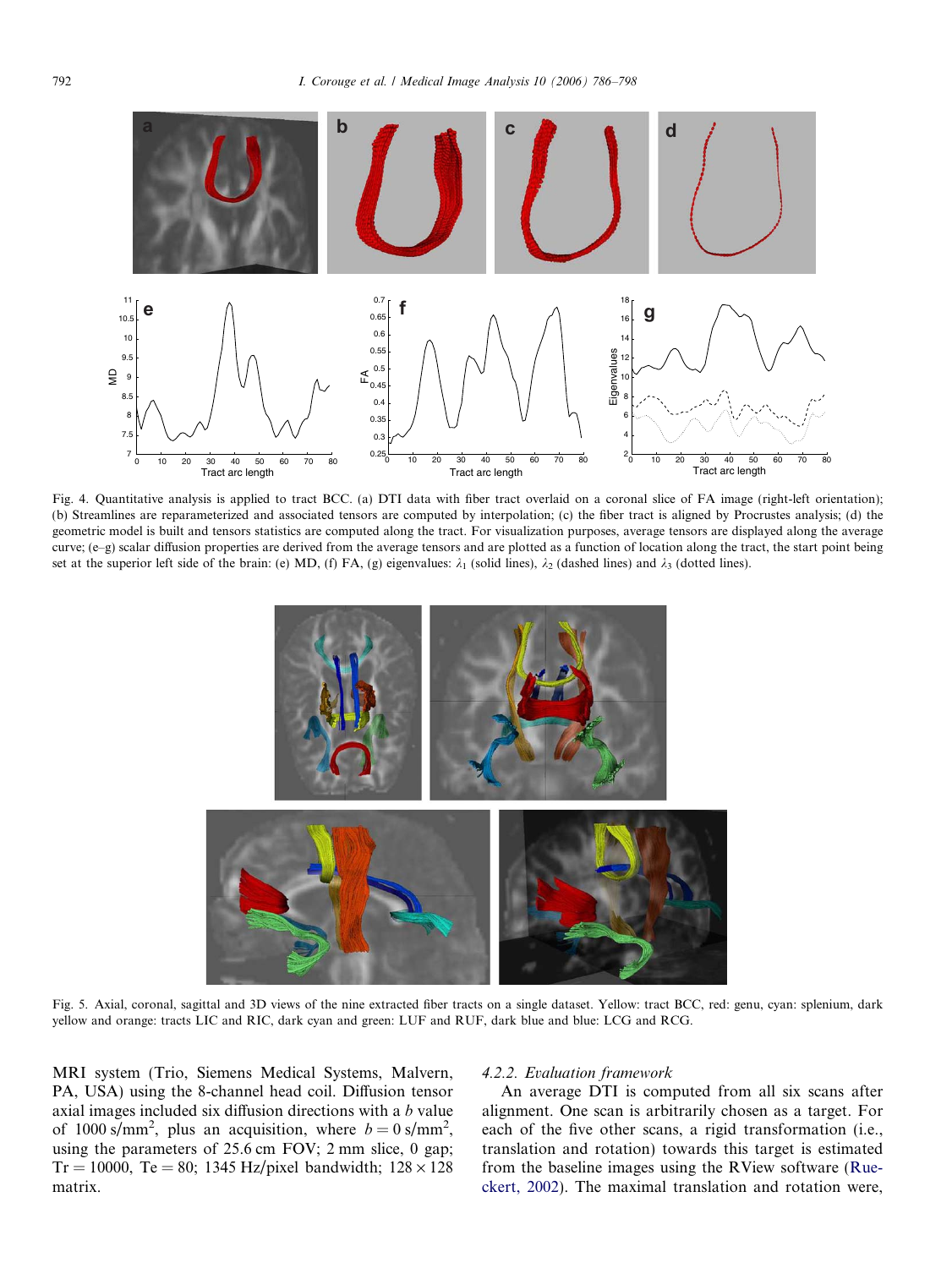<span id="page-7-0"></span>

Fig. 6. Average tensors calculated in cross-sections displayed along central spine of each bundle. For visualization purposes, each central spine has been translated back in the original coordinate system. Yellow: tract BCC, red: genu, cyan: splenium, dark yellow and orange: tracts LIC and RIC, dark cyan and green: LUF and RUF, dark blue and blue: LCG and RCG.

Table 1 Mean and standard deviation of the distance (in voxels) between an original and a reconstructed fiber for the nine tracts of the single data set

| Tract      | Average | Standard deviation |
|------------|---------|--------------------|
| <b>BCC</b> | 0.33    | 0.10               |
| Genu       | 0.53    | 0.12               |
| Splenium   | 0.63    | 0.24               |
| <b>LIC</b> | 0.49    | 0.13               |
| <b>RIC</b> | 0.60    | 0.15               |
| <b>LUF</b> | 0.62    | 0.25               |
| <b>RUF</b> | 0.54    | 0.17               |
| <b>LCG</b> | 0.17    | 0.08               |
| <b>RCG</b> | 0.20    | 0.06               |

Voxel size is  $2 \times 2 \times 2$  mm<sup>3</sup>.

respectively, 3 voxels and 0.5°. Baseline and sensitized to diffusion images are then registered to the target coordinate system and averaged. An average tensor field is then computed.

For all six scans and the average DTI, a callosal bundle connecting left and right motor cortices is extracted by tractography as shown in [Fig. 9.](#page-8-0) Regions of interest are specified on the target scan and transformed by rigid registration onto the five other scans. The processing pipeline is applied to each single scan and to the average DTI as described in Section [3](#page-3-0). Number of streamlines, mean shape of the geometric model and diffusion properties derived from the average tensors are compared.



Fig. 7. (a) Geodesic standard deviation corresponding to tract BCC of the single data set and (b) FA (solid line) and GA (dashed line) plot corresponding to tract BCC of the single data set.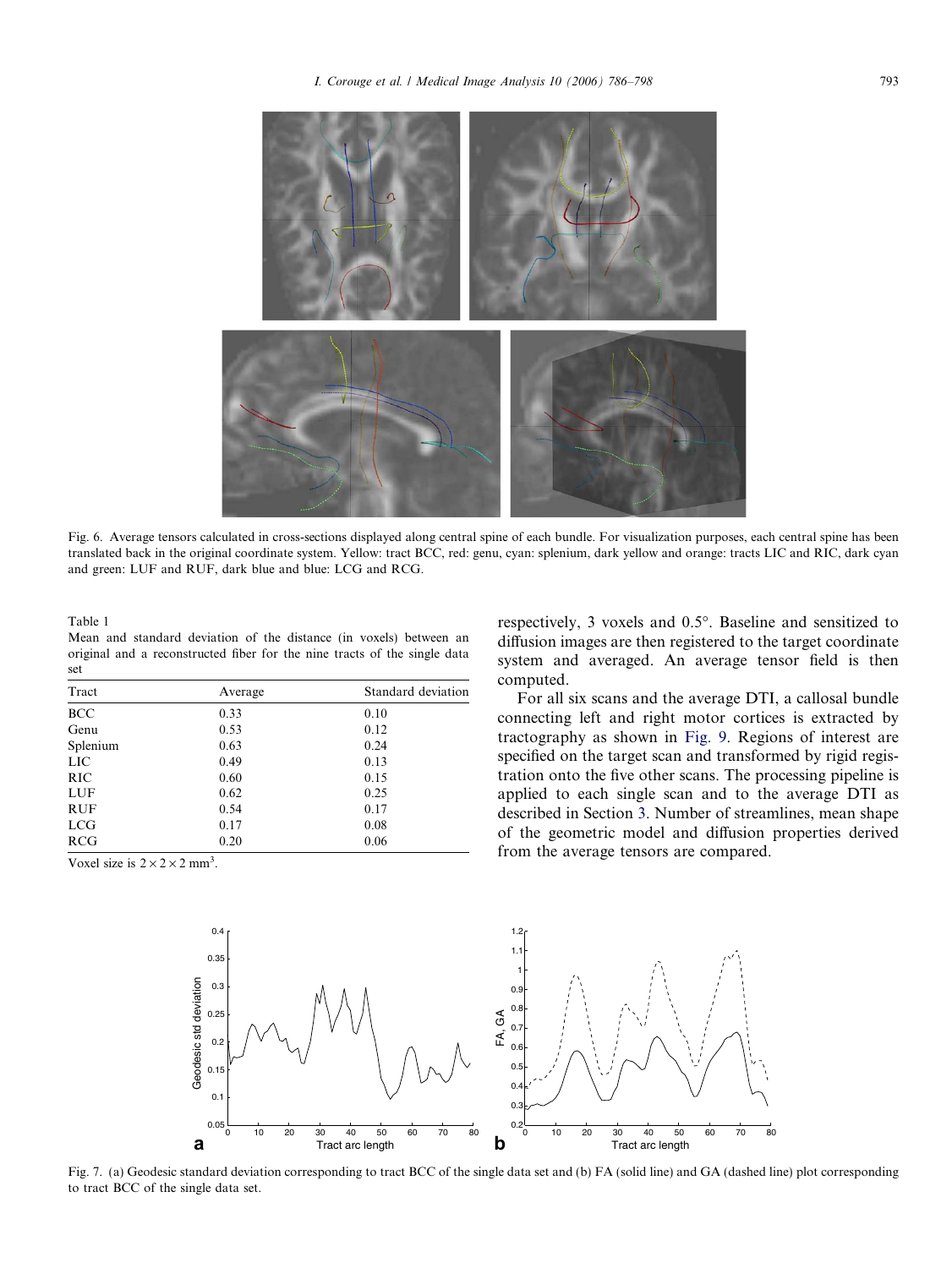<span id="page-8-0"></span>



Fig. 8. Diffusion properties along fiber tracts. Top: FA is diplayed along the nine tracts of the single data sets. Plots: MD, FA and eigenvalues ( $\lambda_1$ : solid line,  $\lambda_2$ : dashed line,  $\lambda_3$ : dotted line) are plotted for tract RIC (top row) and tract RUF (bottom row) as a function of tract arc length. The start point for RIC, respectively, RUF, corresponds to the most inferior, respectively, anterior, location.



Fig. 9. DTI data sets used in the validation study: callosal fiber tracts extracted from the six repeated scans (left) and from the average DTI (right).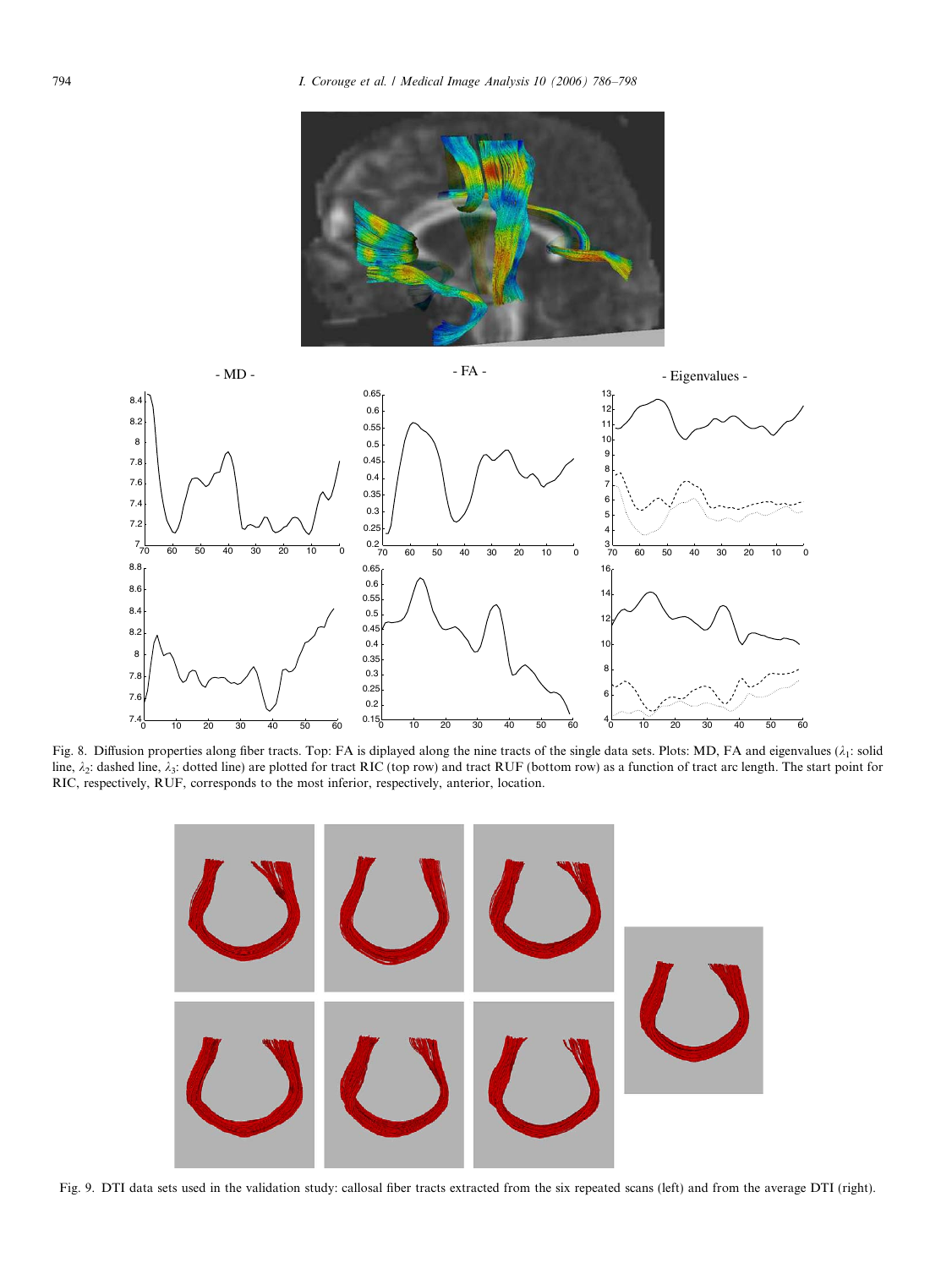Table 2 Number of streamlines obtained for each experiment

| Scans                     | Scan.           | scan∠ | $\alpha$<br>эсанэ | $\frac{1}{2}$ can $\frac{1}{2}$ | Scan: | scant      | erage |
|---------------------------|-----------------|-------|-------------------|---------------------------------|-------|------------|-------|
| Num<br>streamlines<br>nt. | 10 <sup>7</sup> | 165   | 163               | $\sim$<br>$\mathbf{u}$<br>. .   | --    | $\sim$<br> | 296   |

#### Table 3

Mean and standard deviation of the distance between the average curves of the six scans (left), mean and standard deviation of the distance between the average curve of one scan and of the average DTI (right)

|                    | $d(\text{scan}_i, \text{scan}_i)$ | $d$ (scan <sub>i</sub> , average) |
|--------------------|-----------------------------------|-----------------------------------|
| Mean               | 0.57                              | 0.40                              |
| Standard deviation | 0.16                              | 0.10                              |

# 4.2.3. Results

Table 2 lists the number of streamlines obtained for each experiment. Table 3 gives the mean and standard deviation of the distance between the average curves of the six scans, as well as the mean and standard deviation of the distance between the average curve of one scan and of the average DTI. The distance between two average curves is defined as in Section [4.1.2,](#page-5-0) i.e., as the mean point to point distance between the two curves.

Fig. 10 presents the diffusion properties derived from tensors statistics along the bundle. The plots show the mean and standard deviation calculated from the six scans as a function of arc length. We also compare the mean values with results from the average DTI image. Results at the



Fig. 10. Diffusion properties derived from average tensors plotted as a function of arc length (left-right orientation). From top to bottom: MD, FA, GA, Eigenvalues ( $\lambda_1$  is in blue,  $\lambda_2$  in red and  $\lambda_3$  in black). From left to right: mean and standard deviation calculated from the six scans, standard deviation calculated from the six scans, comparison of the values calculated from the six scans and from the average DTI.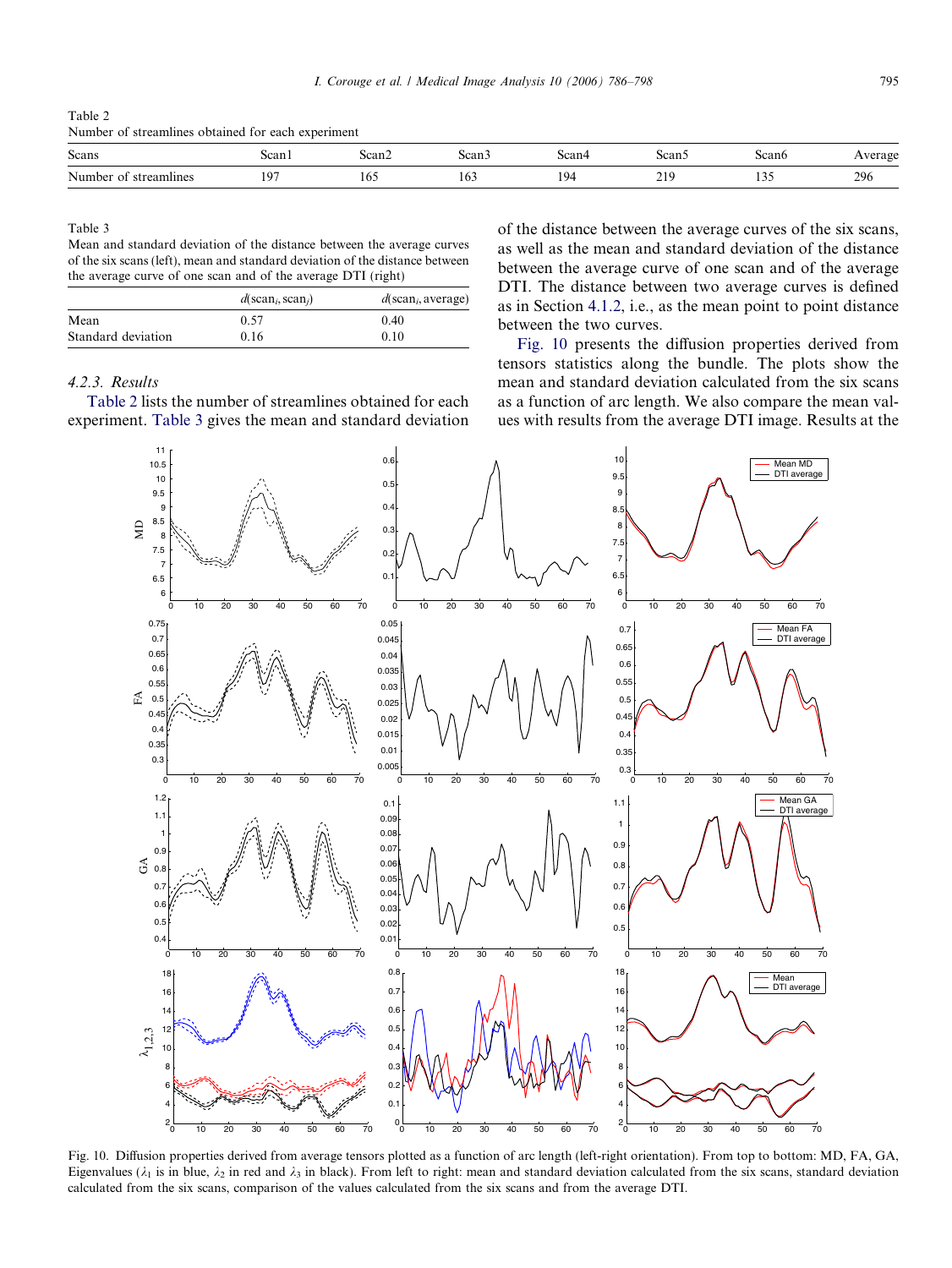| ۰ |             | ×           |
|---|-------------|-------------|
|   | I<br>٠<br>v | ×<br>٦<br>٠ |

Table 4

|               | Scan1 | Scan2 | Scan <sub>3</sub> | Scan4 | Scan <sub>5</sub> | Scan <sub>6</sub> | Mean  | Standard deviation | $%$ Std | Average |
|---------------|-------|-------|-------------------|-------|-------------------|-------------------|-------|--------------------|---------|---------|
| MD            | 8.71  | 9.43  | 9.39              | 9.62  | 10.09             | 9.90              | 9.52  | 0.48               | 5.05    | 8.93    |
| FA            | 0.60  | 0.58  | 0.54              | 0.53  | 0.51              | 0.53              | 0.55  | 0.03               | 5.90    | 0.60    |
| GA            | 0.90  | 0.85  | 0.79              | 0.78  | 0.74              | 0.77              | 0.80  | 0.06               | 7.16    | 0.88    |
| $\lambda_1$   | 14.54 | 15.12 | 15.08             | 15.58 | 16.09             | 15.68             | 15.35 | 0.54               | 3.55    | 14.97   |
| $\lambda$ 2   | 5.37  | 5.76  | 6.46              | 6.65  | 7.13              | 6.89              | 6.38  | 0.68               | 10.66   | 5.48    |
| $\mathcal{L}$ | 4.68  | 5.43  | 5.49              | 5.80  | 6.22              | 5.87              | 5.58  | 0.52               | 9.39    | 5.01    |

Diffusion properties at the position of the midsagittal for each of the six scans and the average DTI

center, i.e., at the position of the midsagittal plane, are presented in Table 4.

## 4.2.4. Discussion

The number of obtained streamlines distinctly differs from one scan to the other, and is the largest when tractography is applied to the average DTI. This has to be expected since fiber tract reconstruction is an ill-posed problem and so, highly sensitive to noise and to partial voluming effects. Consequently, the shape of the average curve is also more variable: the standard deviation of the distance between average curves appear relatively high in regards to its mean which is small (less than a voxel). However, in spite of the instability of tractography, the average diffusion tensor values are approximately within 5%Std for MD and FA and only 3.5%Std for the first eigenvalue at the position of the midsagittal plane. It is interesting to note that the second and third eigenvalues are the most variable in the center area. Along the bundles, average diffusion properties across the six scans appear quite stable and are very close to the diffusion properties of the average DTI.

# 5. Conclusion

We have presented a new framework for fiber-tract oriented quantitative analysis of DTI data. It combines a geometric model of fiber tracts with diffusion tensor statistics. We use non linear statistics for tensor interpolation and averaging. Unlike most other statistical analyses of DTI data, we do not compute statistics on scalar measurements derived from tensors but we do compute statistics on diffusion tensors followed by calculation of tensor properties. The different behaviour of FA and the new geodesic anisotropy, GA, which are both measures of anisotropy, is shown in [Fig. 7](#page-7-0)b. GA, which is a non-normalized measure, lies in a wider range of values. This indicates a higher sensitivity to anisotropy changes and would suggest a higher discriminative power. This will be further investigated in future work.

Results obtained on a single data set proves the feasibility of our pipeline on various white matter fiber tracts. The validation study demonstrates a good reproducibility of diffusion tensor measurements and statistics in regions of interest defined by fiber tracts. Besides variability of diffusion properties along fiber bundles is clearly shown. It indicates that region of interest analysis is not sufficient and might be very sensitive to the exact definition of cross-sections.

Fiber tract modeling will potentially serve for improved inter-individual registration and comparison of diffusion tensor properties along and across fiber tracts. Clinical research is interested in a quantitative analysis which finally might lead to answer questions in regard to fiber integrity or fiber disruption and its effect on brain connectivity. Moreover, modeling of fiber tracts in healthy controls will help to study geometric and diffusion changes of white matter tracts in the presence of pathology, e.g., tumor and edema or white matter lesions.

## Acknowledgements

This research is supported by the NIH NIBIB Grant P01 EB002779, the NIMH Silvio Conte Center for Neuroscience of Mental Disorders MH064065, and the UNC Neurodevelopmental Disorders Research Center HD 03110. This work is part of the National Alliance for Medical Image Computing (NAMIC), funded by the National Institutes of Health through the NIH Roadmap for Medical Research, Grant U54 EB005149. Information on the National Centers for Biomedical Computing can be obtained from <http://nihroadmap.nih.gov/bioinformatics>. We acknowledge the Insight Toolkit community for providing the software framework for the DTI analysis algorithms. Dr. Weili Lin, UNC Radiology, and James Mc Fall, Duke University, are acknowledged for providing us with the DT MRI data.

## Appendix A. Glossary

- PD(3) Space of diffusion tensors
- $GL^+(3)$  Group of positive-determinant matrices
- $d(p_1, p_2)$  Geodesic distance between two tensors  $p_1, p_2 \in PD(3)$
- $det(p)$  Determinant of the tensor p
- $I_3$  3 × 3 identity matrix
- SO(3) Rotation group for three-dimensional space
- $\lambda_1, \lambda_2, \lambda_3$  Eigenvalues of a tensor in decreasing order
- MD Mean diffusivity
- FA Fractional anisotropy
- GA Geodesic anisotropy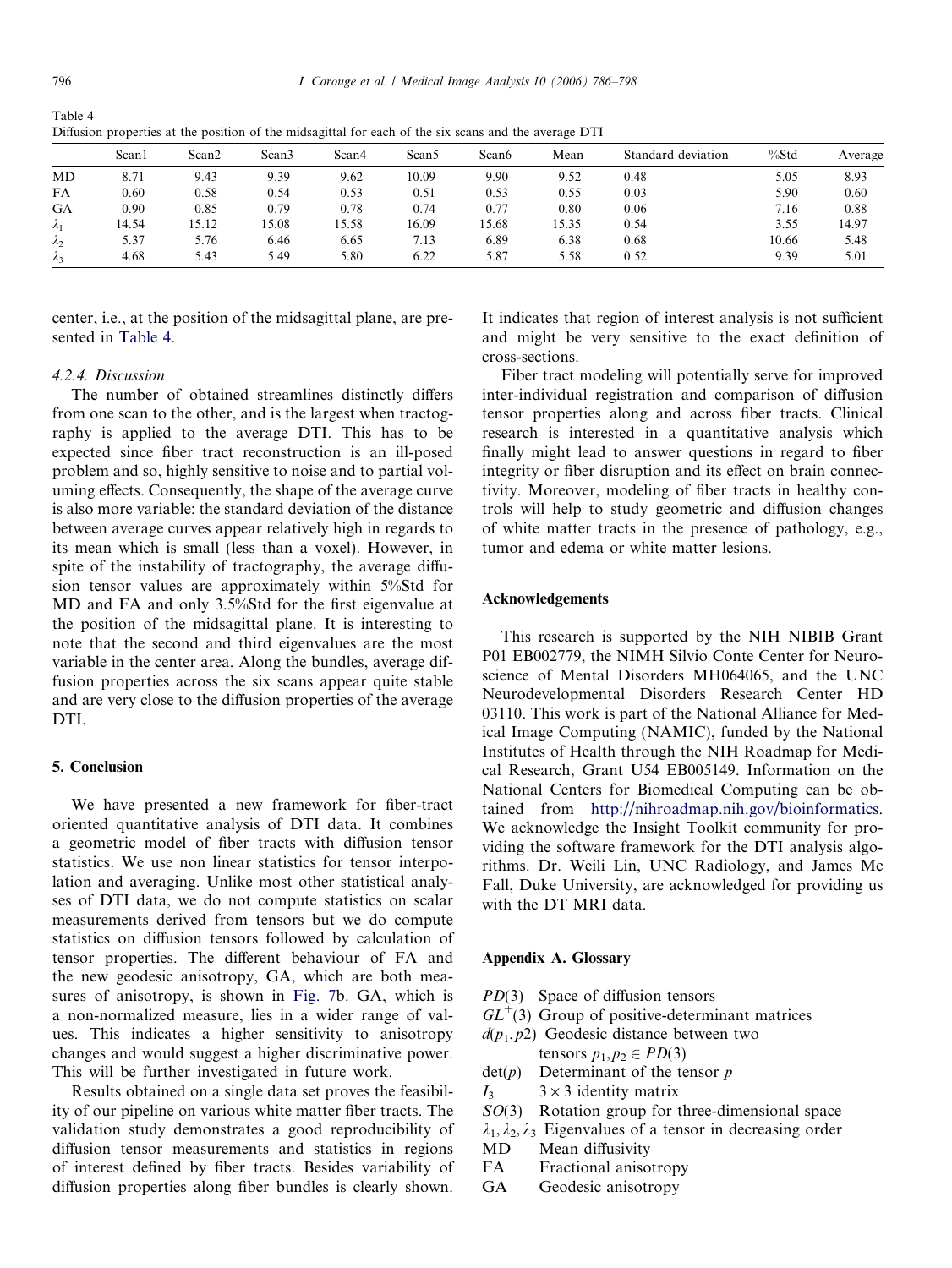#### <span id="page-11-0"></span>Appendix B. Theoretical framework: mathematical details

Symmetric spaces ([Helgason, 1978\)](#page-12-0) arise from transformation groups on manifolds. The Riemannian metric is chosen to be invariant under the group transformations. The symmetric space structure of  $PD(3)$  arises from transformations by  $GL^+(3)$ , the group of positive-determinant matrices. The transformation of a diffusion tensor  $p \in PD(3)$  by a matrix  $g \in GL^+(3)$  is given by  $p \mapsto gpg^T$ . Because of the algebraic nature of the symmetric space structure, distance and geodesic computations on PD(3) are also algebraic in nature. For instance, the geodesic distance between two tensors  $p_1, p_2 \in PD(3)$  can be computed using singular-value decomposition (SVD) as follows:

- Let  $p_1 = U \Lambda U^T$  be the SVD of  $p_1$ , set  $g = U \sqrt{\Lambda}$ .
- Compute the action of  $g^{-1}$  on  $p_2: y = g^{-1}p_2(g^{-1})^T$ .
- Again using SVD, compute the eigenvalues  $\sigma_i$  of  $y_i$ ,  $\text{P}_i$  The geodesic distance is  $d(p_1, p_2) = \left(\sum_{i=1}^3 \log(\sigma_i)^2\right)^{\frac{1}{2}}$ .
- 

## B.1. Statistics of diffusion tensors

We now define the mean and variance of diffusion tensors respecting the geometry of the space. Following Fré[chet \(1948\),](#page-12-0) we define the average as the minimum mean squared error estimator under the natural Riemannian metric defined above. Given a set of diffusion tensors  $p_1, \ldots, p_N \in PD(3)$  the mean is defined as:

$$
\mu = \underset{p \in PD(3)}{\arg \min} \sum_{i=1}^{N} d(p, p_i)^2.
$$
 (B.1)

This minimization problem can be solved using a gradient descent method as described in [Fletcher and Joshi \(2004\).](#page-12-0) This is analogous to the algorithm for computing the intrinsic mean given by [Pennec \(1999\).](#page-12-0) Having defined the mean, we define the sample variance of the data as the expected value of the squared geodesic distances from the mean. Given a set of diffusion tensors  $p_1, \ldots, p_N \in PD(3)$ , we define the sample variance as

$$
\sigma^2 = \frac{1}{N} \sum_{i=1}^{N} d(\mu, p_i)^2.
$$
 (B.2)

#### B.2. Interpolation of tensors

For developing consistent interpolation between diffusion tensors we extend the definition of the mean defined above to weighted averaging. Using a least-squares criterion, we define the weighted average of diffusion tensors  $p_1,\ldots,p_N \in PD(3)$  as

$$
Ave(\{w_i\}, \{p_i\}) = \underset{p \in PD(3)}{\text{arg min}} \sum_{i=1}^{N} w_i d(p, p_i)^2, \tag{B.3}
$$

where  $w_1, \ldots, w_N$  are positive real weights that sum to 1.

For interpolating tensors within a voxel, trilinear weights may be used for the  $w_i$ . In this paper, we only focus on trilinear weights although higher order interpolation may be defined using the same concept. This interpolation is a natural generalization of trilinear interpolation of scalar values, i.e., if we replaced the diffusion tensors in the above definitions with real numbers, we would arrive at trilinear interpolation. It follows easily from the use of trilinear weights that the interpolation function does indeed interpolate the corner points. It can also be shown that the interpolation function is continuous on  $[0,1]^3$  (see [Fletcher \(2004\)](#page-12-0) for a proof).

#### B.3. Geodesic anisotropy

As introduced in Section [2.3,](#page-2-0) the geodesic anisotropy of a diffusion tensor  $p \in PD(3)$  is the geodesic distance between  $p$  and the closest isotropic diffusion tensor. Thus, we define the geodesic anisotropy as:

$$
GA(p) = \min_{s} d(sI_3, p). \tag{B.4}
$$

It turns out that the nearest isotropic diffusion tensor to  $p$  is the one with the same determinant as  $p$ , i.e., the matrix  $(\det(p))^{\frac{1}{3}} \cdot I_3$ . With this observation we can explicitly write the GA of the tensor based on the eigenvalues. Let  $\lambda_i$  denote the eigenvalues of p, and let  $\overline{\log \lambda}$  denote the average of the logs of the eigenvalues. The geodesic anisotropy of  $p$ can be written as:

$$
GA(p) = d((\det(p))^{\frac{1}{3}} \cdot I_3, p) = \left(\sum_{i=1}^{3} (\log(\lambda_i) - \overline{\log \lambda})^2\right)^{\frac{1}{2}}.\tag{B.5}
$$

### References

- Alexander, D., Gee, J., Bajcsy, R., 1999. Similarity measures for matching diffusion tensor images. In: Pridmore, T., Elliman, D. (Eds.), Proceedings of the British Machine Vision Conference. Nottingham, England, pp. 93–102.
- Alexander, D., Pierpaoli, C., Basser, P., Gee, J., 2001. Spatial transformations of diffusion tensor magnetic resonance images. IEEE Trans. Med. Imaging 20 (11), 1131–1139.
- Arsigny, V., Fillard, P., Pennec, X., Ayache, N., 2005. Fast and simple calculus on tensors in the Log-Euclidean framework. In: Proceedings of Medical Image Computing and Computer-assisted Intervention, Lecture Notes in Computer Science, vol. 3749. Springer, Palm Springs, CA, USA, pp. 115–122.
- Batchelor, P., Moakher, M., Atkinson, D., Calamante, F., Connelly, A., 2005. A rigorous framework for diffusion tensor calculus. Magn. Reson. Med. 53 (1), 221–225.
- Beaulieu, C., 2002. The basis of anisotropic water diffusion in the nervous system – a technical review. NMR Biomed. 15 (7–8), 435–455.
- Cootes, T., Taylor, C., Cooper, D., Graham, J., 1995. Active shape models – their training and application. Comp. Vis. Image Und. 61 (1), 38–59.
- Corouge, I., Gouttard, S., Gerig, G., 2004. Towards a shape model of white matter fiber bundles using Diffusion Tensor MRI. In: Proceedings IEEE International Symposium on Biomedical Imaging, Washington, DC, USA, pp. 344–347.
- Coulon, O., Alexander, D., Arridge, S., 2004. Diffusion tensor magnetic resonance image regularization. Med. Image Anal. 8, 47–67.